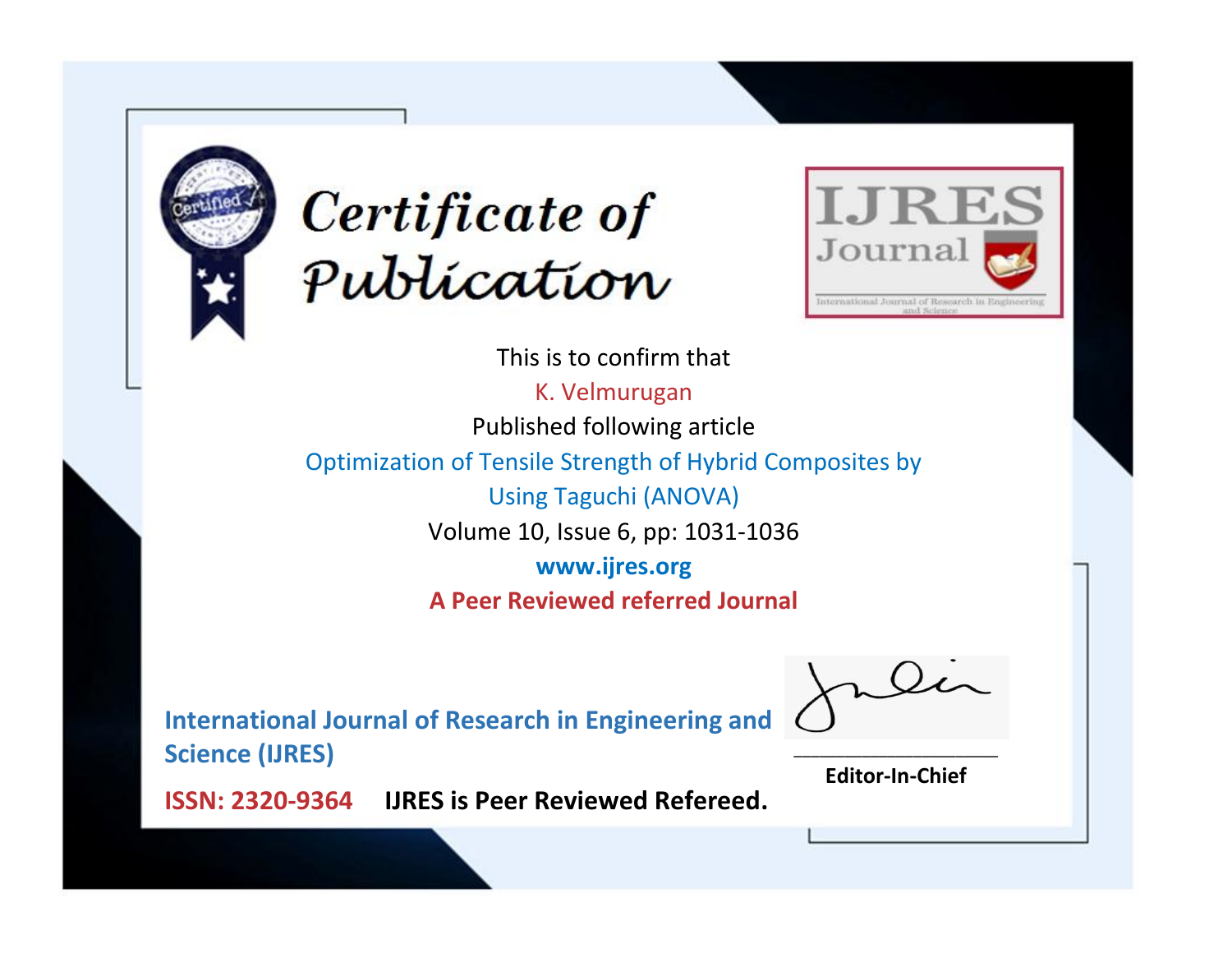



This is to confirm that

K. Arun

Published following article

Optimization of Tensile Strength of Hybrid Composites by

Using Taguchi (ANOVA)

Volume 10, Issue 6, pp: 1031-1036

**www.ijres.org**

**A Peer Reviewed referred Journal**

**International Journal of Research in Engineering and Science (IJRES)**

\_\_\_\_\_\_\_\_\_\_\_\_\_\_\_\_\_\_\_\_\_\_\_\_ **Editor-In-Chief**

**Journal.**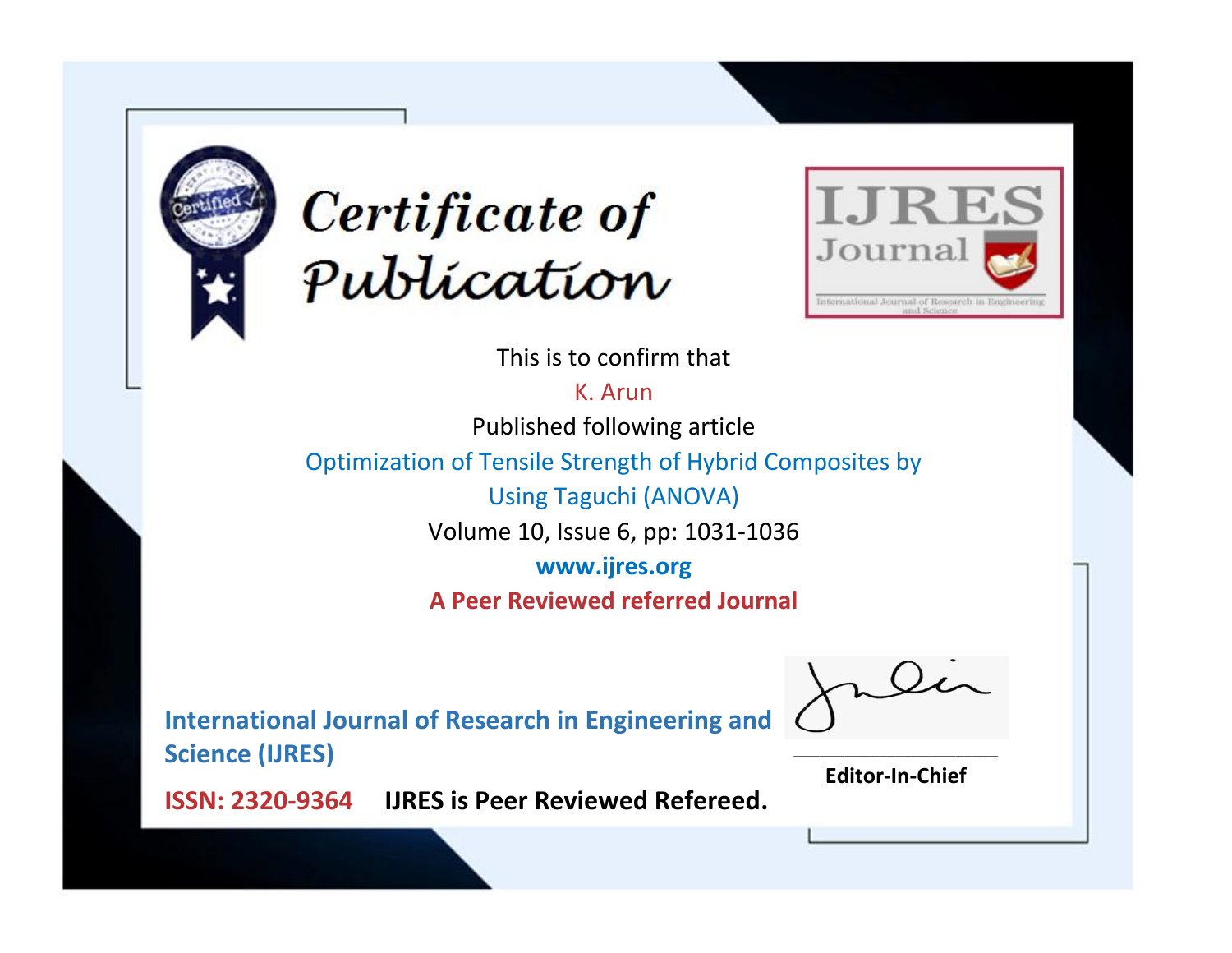



This is to confirm that

A. Irshad Published following article

Optimization of Tensile Strength of Hybrid Composites by

Using Taguchi (ANOVA)

Volume 10, Issue 6, pp: 1031-1036

**www.ijres.org**

**A Peer Reviewed referred Journal**

**International Journal of Research in Engineering and Science (IJRES)**

\_\_\_\_\_\_\_\_\_\_\_\_\_\_\_\_\_\_\_\_\_\_\_\_ **Editor-In-Chief**

**Journal.**